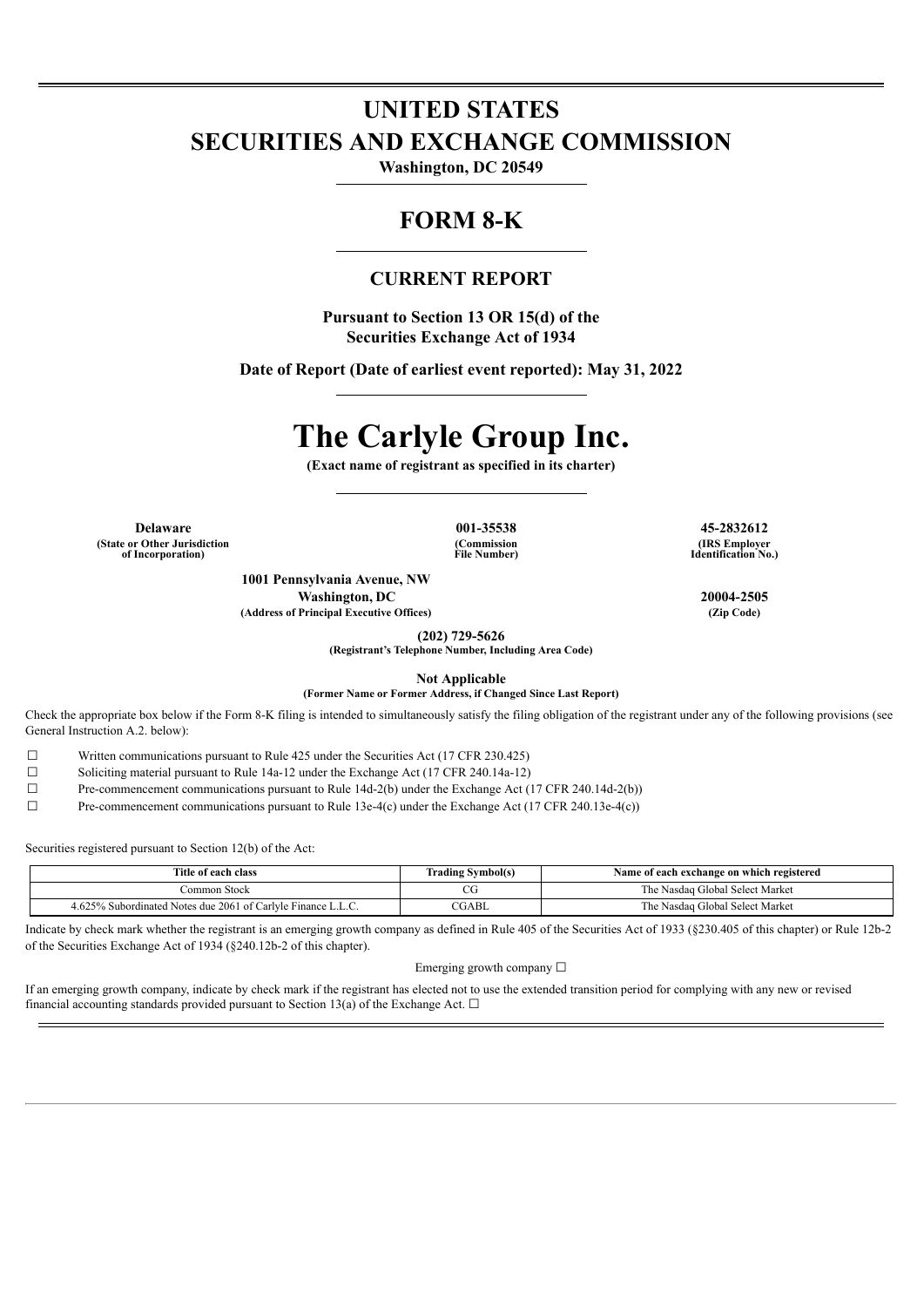#### **Item 5.07 Submission of Matters to a Vote of Security Holders**

On May 31, 2022, The Carlyle Group Inc. (the "Company") held its 2022 Annual Meeting of Shareholders (the "Annual Meeting"). The Company's shareholders considered four proposals, each of which is described in more detail in the Company's Definitive Proxy Statement on Schedule 14A, filed with the U.S. Securities and Exchange Commission on April 13, 2022. The final voting results for each matter submitted to a vote of stockholders at the Annual Meeting were as follows:

Item 1. Election to our Board of Directors of the following four Class II director nominees for a three-year term:

|                     | <b>FOR</b>    | WITHHELD  | <b>BROKER NON-VOTES</b> |
|---------------------|---------------|-----------|-------------------------|
| David M. Rubenstein | 281,041,241   | 7,352,890 | 26,695,179              |
| Linda H. Filler     | 286,976,954   | 1.417.177 | 26,695,179              |
| James H. Hance, Jr. | 282, 151, 426 | 6,242,705 | 26,695,179              |
| Derica W. Rice      | 281,736,219   | 6,657,912 | 26,695,179              |

Item 2. Ratification of Ernst & Young LLP as Independent Registered Public Accounting Firm for 2022

| FOR         | <b>GAINST</b> | ABSTAIN | <b>BROKER NON-VOTES</b>                            |
|-------------|---------------|---------|----------------------------------------------------|
| 309,041,106 | 939 549       | 108,655 | $\overline{\phantom{a}}$<br><b>Service Service</b> |

Item 3. Non-Binding Vote to Approve Named Executive Officer Compensation

| <b>FOR</b>      | <b>TMOT</b>    | <b>RSTAIN</b> | <b>KER NON-VOTES</b><br><b>BROKER</b> |
|-----------------|----------------|---------------|---------------------------------------|
| 236,506,<br>14، | 52.779<br>.652 | 235,038       | 26 695 179                            |

Item 4. Shareholder Proposal to Reorganize the Board of Directors into One Class

|             | <b>INICT</b> |                | <b>BROKER NON-VOTES</b> |
|-------------|--------------|----------------|-------------------------|
| FOR         | . דור        | <b>ABSTALE</b> |                         |
|             |              |                |                         |
| 287,861,716 | 430,500      | 101,915        | 26 695 179              |